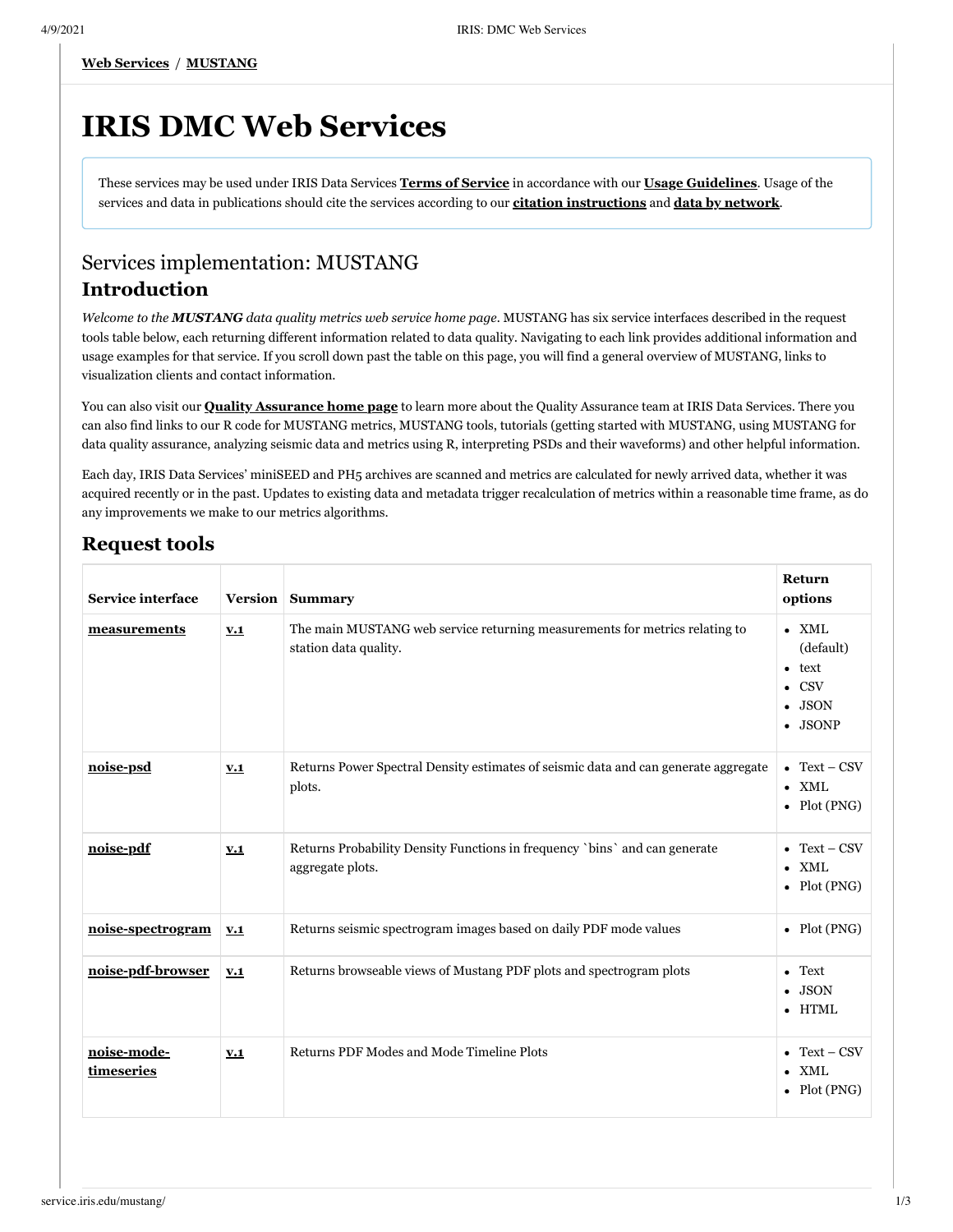| Service interface |            | <b>Version</b> Summary                                                                        | Return<br>options                                                                     |
|-------------------|------------|-----------------------------------------------------------------------------------------------|---------------------------------------------------------------------------------------|
| metrics           | <u>v.1</u> | The metrics web service returns a description of available metrics in a variety of<br>formats | $\bullet$ XML<br>$\bullet$ HTML<br>$\bullet$ XSD<br>$\bullet$ JSON<br>$\bullet$ JSONP |
| <u>targets</u>    | <u>v.1</u> | The targets web service returns a list of stations and channels for a given metric.           | $\bullet$ Text                                                                        |

# **Overview**

The **M**odular **U**tility for **STA**tistical k**N**owledge **G**athering system is an IRIS effort to bring data quality analysis services to data archived at IRIS Data Services. We have a large number of statistical and noise measurements that are produced and stored in the MUSTANG database, and are made directly available to the user community with easy-to-use web service interfaces. We continually cover the entirety of the data archive and process data up to near real-time to provide the most current metrics possible.

MUSTANG is designed along the following principles:

- 1. *The system is modular*: designed around discrete components (scheduler, calculator, storage and retrieval), MUSTANG can adapt and extend more readily than a single, monolithic system. The components can also be more easily distributed among compute resources, both geographically and in the cloud.
- 2. *It is service oriented*: data and metric access is performed via web services with established interfaces that are independent of implementation details, keeping system components decoupled. Programs access to metrics through these interfaces, simplifying development of powerful discovery and visualization clients and enabling large-scale automated analyses.
- 3. *It is extensible*: most metrics calculations are performed using open-source R utilities within a framework that allows for sufficient testing of new metrics prior to inclusion in the production system. Improvements and additions to this R code base continue, and we have begun to share this code with the public via *CRAN*.
- 4. *Data coverage is comprehensive*: not satisfied to examine recently acquired data sets, MUSTANG`s mission is to regressively scour the data archives to provide a complete history of seismic data quality for all networks stored at IRIS Data Services.
- 5. *Metrics are up to date*: MUSTANG improves the accuracy of its metrics by recalculating them whenever data or metadata change. Recalculations are also performed when metrics algorithms themselves are corrected or improved.

# Features

MUSTANG provides the user the ability to:

- 1. view basic amplitude statistics such as mean, max, and median values
- 2. collect data availability, channel uptime and gap measurements
- 3. find daily maximum STA/LTA values and their times of occurrence
- 4. view event-oriented estimates such as signal to noise ratio, channel orientations and polarity checks
- 5. look at power spectral density and probability density function plots for noise analysis
- 6. view correlation coefficient metrics related to cross talk and pressure effects detection
- 7. identify dead or noisy channels
- 8. gather SEED state of health and activity flag counts
- 9. collect routine snapshots of real-time data latency

#### and more.

There are more than 40 separate metrics, and the list is growing. MUSTANG can return measurements to you in XML, text, CSV, and JSON formats using a REST-ful web service interface.

You can sort retrieved metrics by date, station name, metric value and more. You can also request only results within specified date or measurement ranges.

For more information about currently documented metrics, please consult the **['measurements'](http://service.iris.edu/mustang/measurements/1)** service link above and click on the *red* "Current list of all metrics" button. To begin querying for measurements, try using the **['Builder'](http://service.iris.edu/mustang/measurements/docs/1/builder/)** tool accessible by clicking on the 'hard hat' button. Note that the **noise metrics**, such as noise PSDs and PDFs, run in separate services found at the **Request Tools** table near the top of this page. Noise metrics are special for the additional features needed to characterize them.

## Access